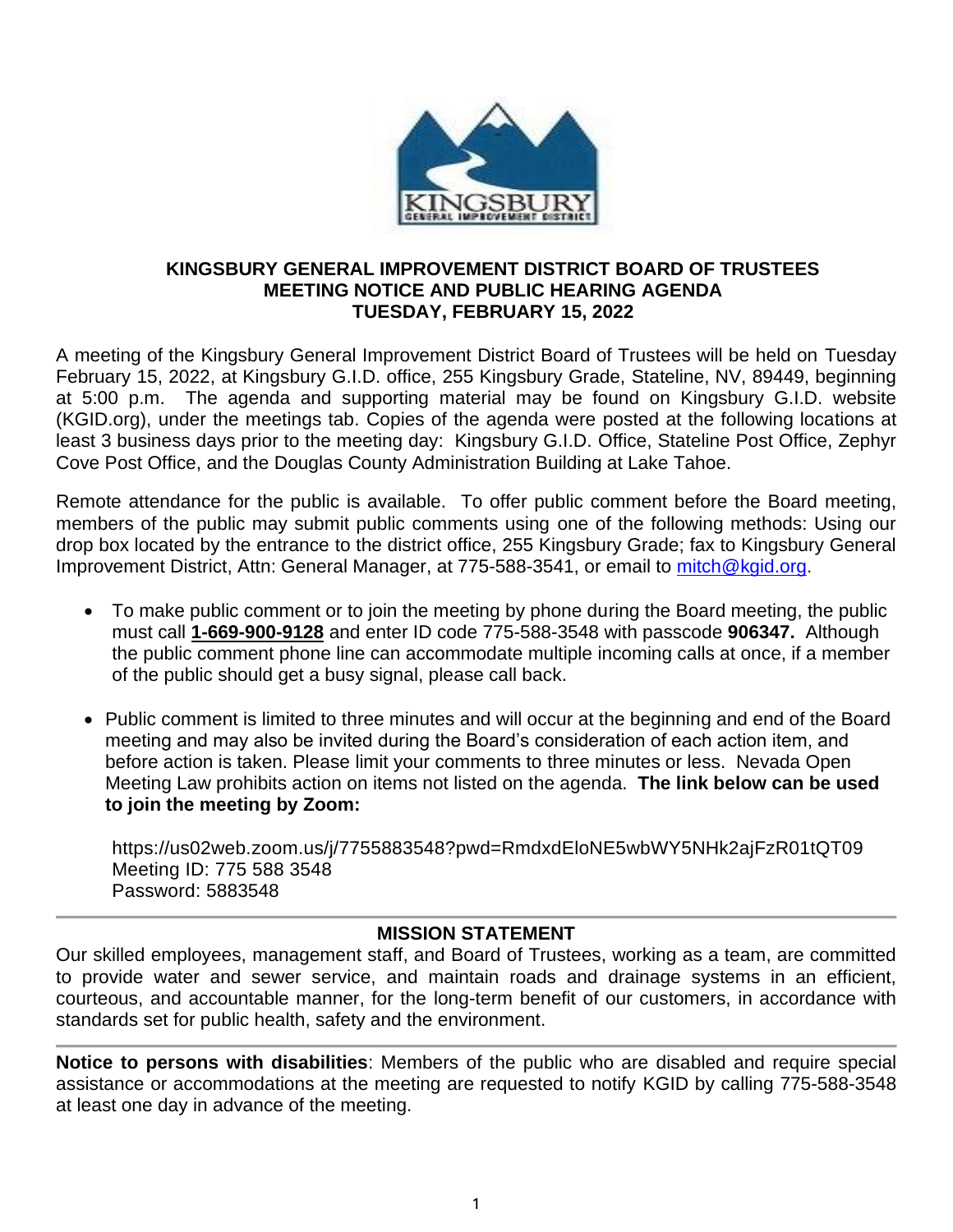Kingsbury General Improvement District Notice and Agenda for the meeting of February 15, 2022

# **AGENDA**

# **5:00 P.M.**

- 1. **Call to Order**
- 2. **Pledge of Allegiance**
- 3. **Roll Call**

## **Notice: ALL MATTERS ON THE BOARD AGENDA ARE SCHEDULED WITH POSSIBLE BOARD ACTION.**

## 4. **Public Comment**

(NO ACTION) This is the public's opportunity to speak on any topic pertinent to the district and not listed on this agenda, or to speak on those items appearing on the Consent Calendar. Public comment will also be invited during the Board's consideration of each action item, and before action is taken. Please limit your comments to three minutes or less. Nevada Open Meeting Law prohibits action on items not listed on the agenda.

- 5. **Approval of Agenda: For Possible Action:** Items on the agenda may be taken out of order; two or more agenda items may be combined for consideration; and items may be removed from the agenda or discussion relating thereto delayed at any time.
- 6. **Approval of Minutes: For Possible Action:** Approval of the minutes for the Board of Trustees meeting held on January 25, 2022.

## 7. **Approval of Consent Calendar: For Possible Action:**

Items on the Consent Calendar will be approved without discussion unless the item is specifically "brought forward" for discussion.

- **A. For Possible Action:** List of Claims
- **B.** Quarter Ending 9/30/21 Balance Sheet, Statement of Revenue and Expenditures
- **C.** Quarter Ending 12/31/21 Balance Sheet, Statement of Revenue and Expenditures

## **NEW BUSINESS**

- 8. **For Information and Possible Action:** Nevada Public Employees Deferred Compensation Program
- 9. **For Information and Possible Action:** Award of FY 2021/22 Waterline Replacement material procurement
- 10. **For Information and Possible Action:** Accept NDEP 319 (h) Subgrant Agreement and approve procurement of road sweeper
- 11. **For Information and Possible Action:** Review and approval of Personnel Policy update
- 12. **For Information and Possible Action:** Initial presentation with assumptions on budget
- 13. **For Information and Possible Action:** Trustee Compensation

# **ACTION WILL NOT BE TAKEN ON ANY REPORTS OR CORRESPONDENCE:**

- 1. Board Member Reports
- 2. Management Reports
- 3. Attorney's Report
- 4. Engineers Report